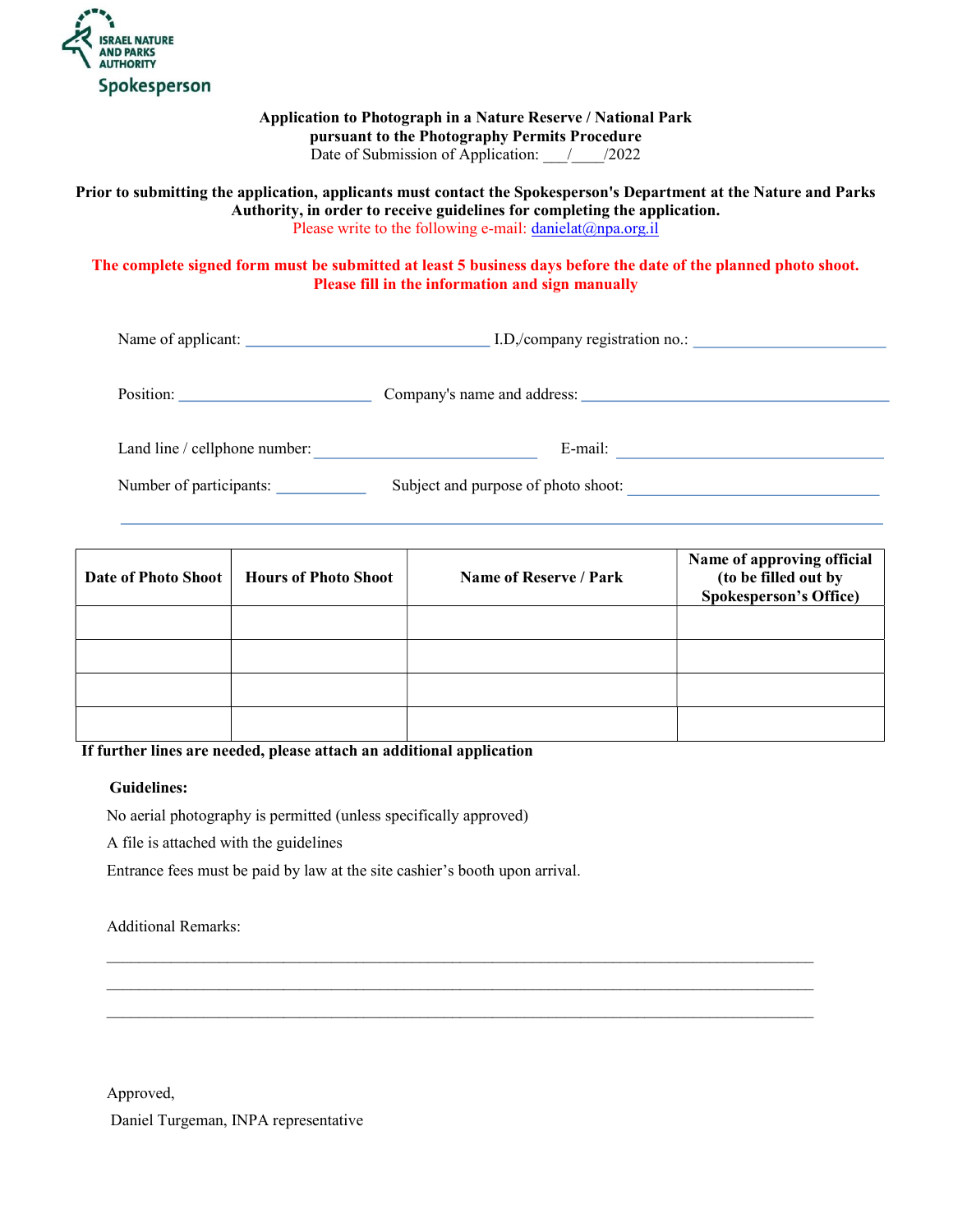

# The applicant undertakes as follows:

- 1. Payment of site entrance fees for the team members in accordance with the regulations.
- 2. If and to the extent that payment for costs of Israel Nature and Parks Authority (hereinafter: the "Authority") personnel's presence at the site beyond the hours of operation is required, the payment shall be NIS 200 per hour for each employee at the site. The payment for supervision of photography activity of an excessive scope shall be coordinated in advance with the Authority in accordance with the nature and the scope of the activity. At Masada National Park, supervision costs are different and must be specifically coordinated with the site.
- 3. The applicant undertakes to preserve the cleanliness and integrity of the site and declares that it will bear responsibility for any damage that shall be caused to the site, whether intentionally or unintentionally, by anyone involved in the photography production. The applicant undertakes to preserve nature and comply with the instructions of the rangers and other Authority employees on the site grounds.
- 4. The applicant declares that he/she possesses all licenses, approvals and permits required by law, including a safety advisor's approval, if and to the extent required, and is in compliance with the environmental protection laws. It is emphasized that the granting of this permit by the Authority is not instead of obtaining any such a license and/or permit and/or approval pursuant to any law.
- 5. It is absolutely prohibited to use a drone for the purpose of taking photographs, unless the photography was coordinated in advance and written approval from the director of the site was received, and subject to the fact that the location be clear of any person and that the operator has a valid aviation license, and provided that the Authority shall, by 10 days before the photo shoot, be furnished with an insurance confirmation that includes coverage for aerial activity, as specified in the Insurance Approval Form that is attached as an annex to this agreement. Subject to receipt of approval from the park's director and the fulfillment of the said conditions, the operator undertakes to act in accordance with any law, including the "Vehicles Regulations – Aviation (Gliders) Regulations, 5773-2013".
- 6. Liability
	- a. The applicant undertakes to be liable for any loss or damage which shall be caused to the Authority and/or its employees and/or those on its behalf and/or the company and/or its employees and/or those acting on behalf of the company and/or the Authority and/or visitors at the site and/or towards any third party whatsoever, due to any act or use or omission of the applicant and/or its employees and/or anyone acting on its behalf and/or in connection with the activity.
	- b. The applicant shall reimburse and indemnify the Authority and/or anyone on its behalf for any such loss or damage for the entire amount of the compensation and/or damage and for the entire amount of the expenses which the Authority shall incur as a result of any damage or loss, immediately following receipt of the Authority's notice regarding the occurrence of the damage.
	- c. The applicant undertakes to indemnify the Authority for any amount that the Authority shall be required to pay and which derives from our liability, including legal expenses, including lawyers' fees and payments resulting from proceedings before any entity.
	- d. Without derogating from the aforesaid, the applicant exempts the Authority, its employees and those on behalf of the Authority, from liability for any loss or damage to any property or equipment whatsoever which is brought by the company or anyone on the company's behalf into the Authority's premises or to any other site for the purpose of the activity or to any property or other equipment that is used by the company for the purpose of the activity (including, without limitation, photography equipment, the photography film or any other media used for the photography production, vehicles, etc.), and neither the applicant nor anyone on its behalf shall have any allegation, demand or claim towards the aforementioned for such loss and/or damage. Such exemption shall not apply towards anyone who caused damage intentionally.
	- e. The applicant shall indemnify the Authority and/or anyone on its behalf for any allegation or demand against the Authority contrary to that stated in section d above.
- 7. Insurance
	- a. Without derogating from the company's liability under this document or under any law, the applicant must take out and maintain, at its expense, throughout the entire duration of the activity, the insurances specified in the Insurance Approval attached as Annex A, which constitutes an integral part hereof (hereinafter: the "Company's Insurances" and the "Insurance Approval", as applicable), with a reputable insurance company that is duly licensed and in Israel.
- Employers' Liability It is agreed that insofar as employees are not employed by the company, it will be possible to delete the "Employer's Liability" insurance clause from the insurance certificate.

Professional liability insurance - It is agreed that insofar as the company does not comply with the policy, the company must cancel a professional liability exception regarding personal injury in the third party liability insurance.

- Policy Forms The Company must ensure that the "Gross Negligence" exception is canceled in all of the Company's insurance (this does not derogate from the insurers' rights under the law).
- b. It is agreed that the applicant is permitted not to take out the property insurance specified in the Insurance Approval, in whole or in part, however the exemption specified above shall apply as though said insurance had been taken out in its entirety.
- c. Without the need for any demand on the part of the Authority, the applicant must furnish the Authority with the Insurance Approval, signed by its insurers, by 10 business days prior to the commencement of the activity and as a prerequisite and condition precedent to conducting the activity. Additionally, immediately upon the completion of the insurance period, the applicant must furnish the Authority with an updated "Insurance Approval" for the renewal of the applicant's insurances, for an additional insurance period, and each and every insurance period, for as long as this agreement is in effect.
- d. Any property insurance which the applicant shall take out shall include a clause regarding the insurers' waiver of the right of subrogation towards the Authority and those on its behalf; such waiver of the right of subrogation shall not apply for the benefit of a person who caused damage intentionally.

I, the undersigned, undertake to comply with that stated in this permit application (mark as read  $\sqrt{ }$ )

In witness whereof, I have affixed my signature: Name

Date \_\_\_\_\_\_\_\_\_\_\_\_\_\_\_\_\_\_\_\_\_\_\_\_\_Signature and Stamp \_\_\_\_\_\_\_\_\_\_\_\_\_\_\_\_\_\_\_\_\_\_\_\_\_\_\_\_\_\_

The completed and signed form must be sent to this e-mail address: danielat@npa.org.il